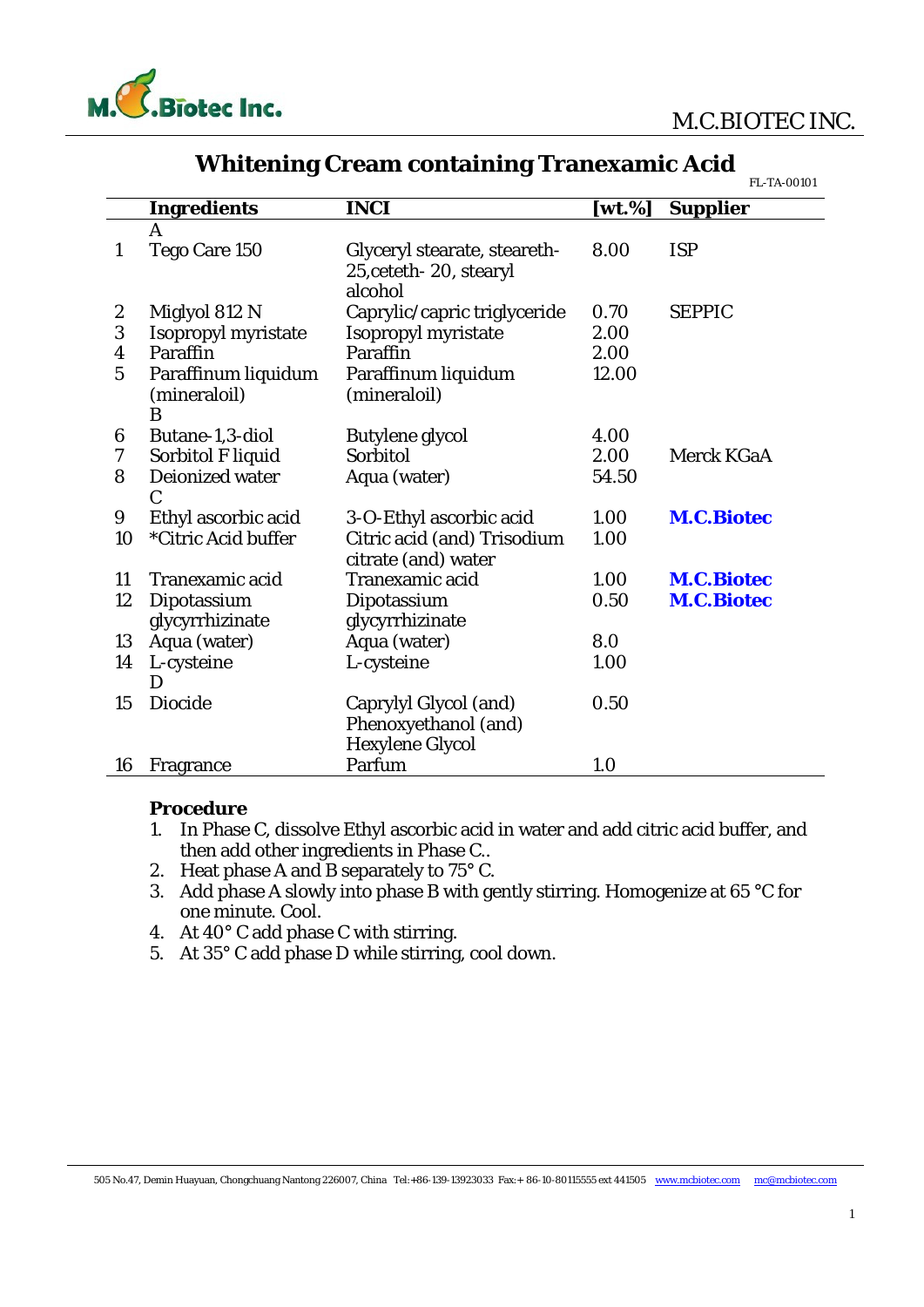

| <i><b>*Citric Acid buffer</b></i> |          |  |  |
|-----------------------------------|----------|--|--|
|                                   | $\%$ w/w |  |  |
| Citric acid                       | 1.0      |  |  |
| Trisodium citrate                 | 15.0     |  |  |
| : Water                           | ad 100.0 |  |  |
|                                   |          |  |  |